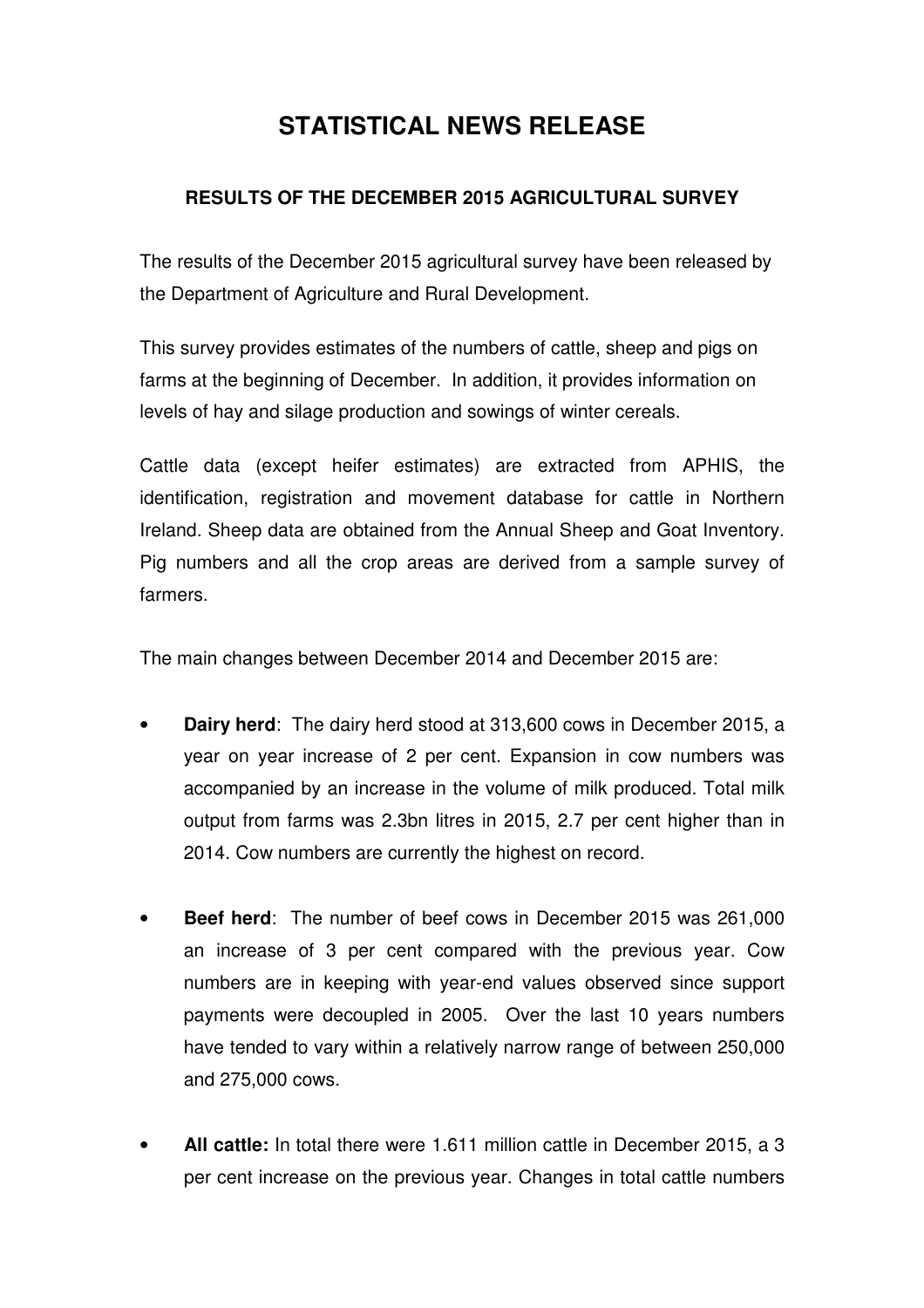follow the trend set by the breeding herd. Increases in both beef and dairy cow numbers have had a knock-on effect on the number of other cattle and this is seen in the higher numbers of animals under 1 year old. Stocks of winter forage and short price movements can also impact the timing of sales and therefore the total number of cattle present on farms during December.

- breeding flock between December 2014 and December 2015. It now stands at 914,200. This is the second year of increased numbers from a low of 864,600 recorded in 2013. **Sheep**: There has been a 3 per cent increase in the size of the sheep
- cent higher than the previous year. The total herd stood at 533,400 in December 2015, an increase of 7 per cent on December 2014 but 6 per cent lower than June 2015. • **Pigs**: The pig breeding herd stood at 43,400 in December 2015, 6 per
- **Hay and silage**: The area of hay cut decreased by almost one-third in 2015 but yields improved. As a consequence overall production was 115,000 tonnes, some 26 per cent lower than in 2014 and similar to levels recorded in December 2011. The production of silage also decreased from 2014 to approximately 9.4 million tonnes. The area cut was unchanged while yields were 4 per cent lower.
- • **Winter crops**: The area of cereal crops in the ground at 1st December 2015 is estimated at 17,700 hectares, a 6 per cent increase compared with 2014. The area sown to winter wheat was up 6 per cent to 8,600 hectares. The area in winter barley increased by 15 per cent to 8,200 hectares, the highest recorded since December 1997 when 9,400 hectares was sown. In contrast, winter oats decreased by more than one-third to 900 hectares.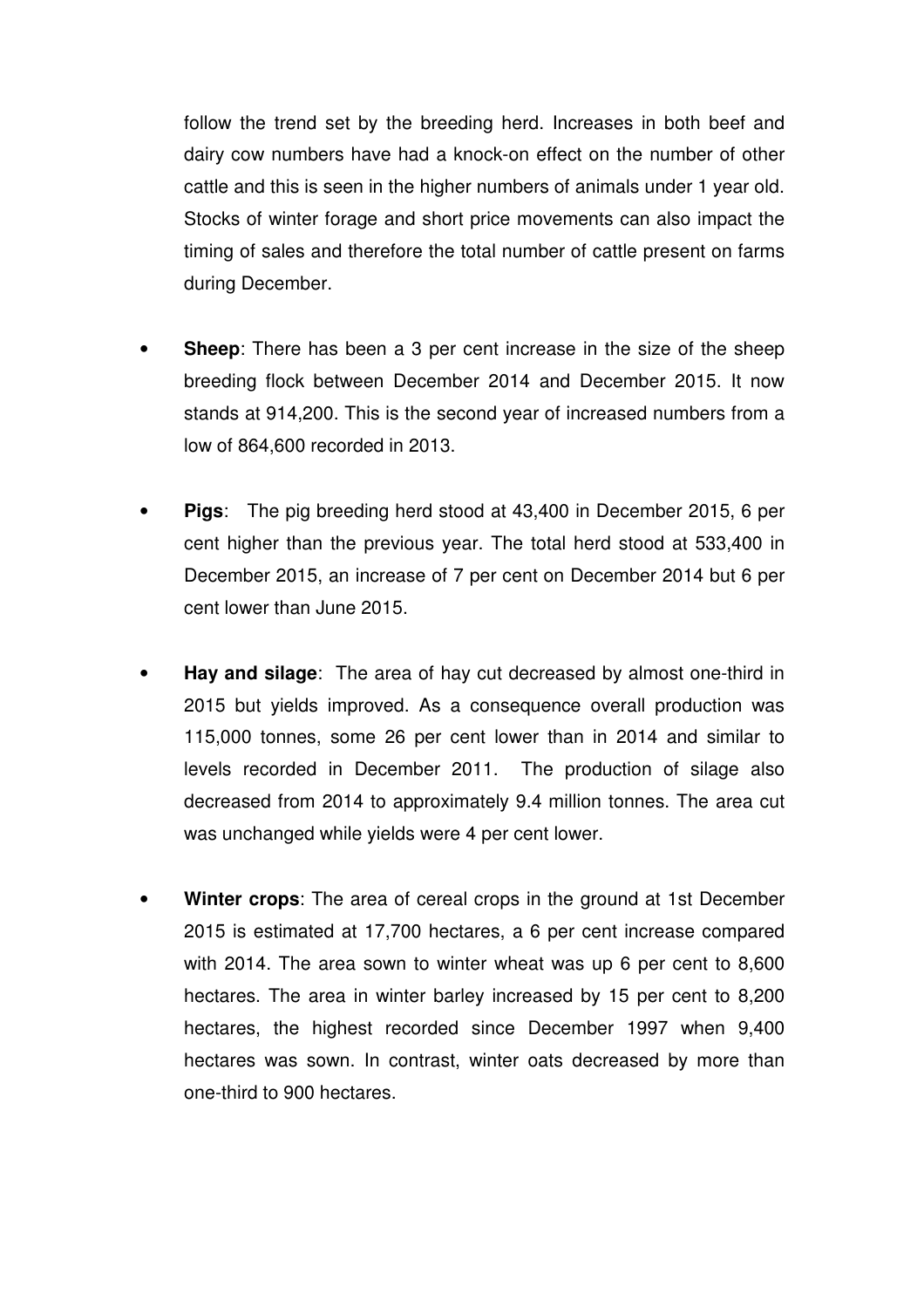## **A NATIONAL STATISTICS PUBLICATION**

## **Notes for Editors**

- 1 The survey results were prepared by the Policy and Economics Division of the Department of Agriculture and Rural Development, Dundonald House, Upper Newtownards Road, Belfast, BT4 3SB.
- 2 All media queries to DARD Press Office on 028 90524619
- 3 All recent DARD statistical press releases can be found at www.dardni.gov.uk/topics/statistics/statistical-bulletins

## **Crown Copyright 2016 A National Statistics publication**

 National Statistics are produced to high professional standards set out in the National Statistics Code of Practice. They undergo regular quality assurance reviews to ensure that they meet customer needs. They are produced free from any political interference. You can also find National Statistics on the Internet – go to www.statistics.gov.uk.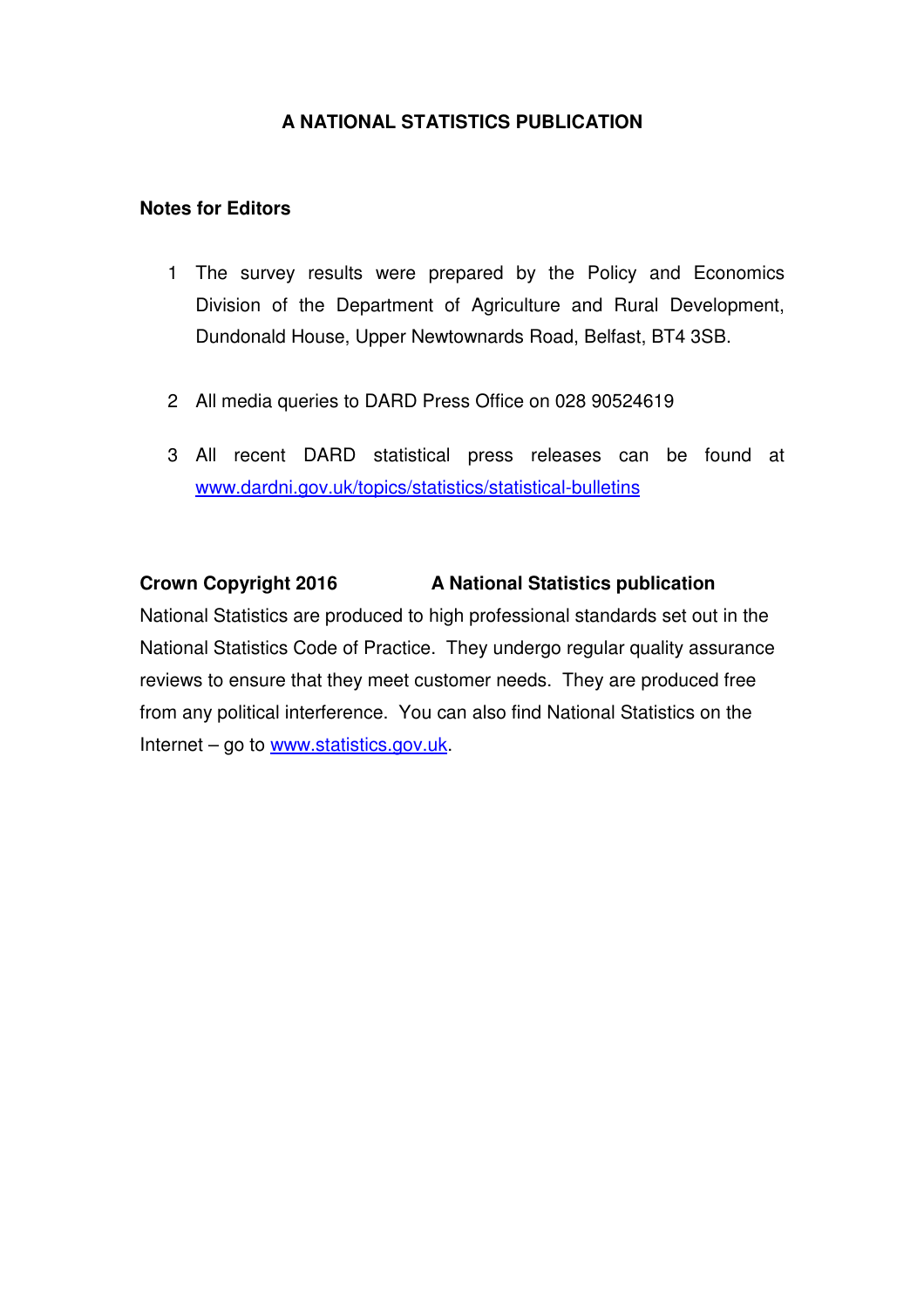## **Northern Ireland Agricultural Survey Results for December 2015**

#### **Table 1 Cattle**

|                                                                                           | December     | December     | December     | % Change          |
|-------------------------------------------------------------------------------------------|--------------|--------------|--------------|-------------------|
|                                                                                           | 2013         | 2014         | 2015         | 2015/2014         |
|                                                                                           |              |              |              |                   |
| Total cows mainly for producing                                                           |              |              |              |                   |
| milk for sale                                                                             | 281.8        | 306.3        | 313.6        | 2                 |
|                                                                                           |              |              |              |                   |
| Total cows mainly for producing                                                           |              |              |              |                   |
| and rearing calves for beef                                                               | 258.4        | 254.1        | 261.0        | 3                 |
| <b>TOTAL COWS</b>                                                                         | 540.3        | 560.4        | 574.7        | 3                 |
|                                                                                           |              |              |              |                   |
| Heifers in calf with first calf                                                           |              |              |              |                   |
| intended mainly for producing milk<br>Heifers in calf with first calf $(2 \text{ yrs +})$ | 26.7         | 27.1         | 26.6         |                   |
| Heifers in calf with first calf $(< 2$ yrs)                                               | 39.2         | 34.5         | 35.0         | -2<br>1           |
| Total                                                                                     | 65.9         | 61.7         | 61.6         | 0                 |
|                                                                                           |              |              |              |                   |
| Heifers in calf with first calf                                                           |              |              |              |                   |
| intended mainly for producing                                                             |              |              |              |                   |
| calves for beef                                                                           |              |              |              |                   |
| Heifers in calf with first calf (2 yrs +)<br>Heifers in calf with first calf $(< 2$ yrs)  | 27.5<br>27.6 | 23.6<br>22.8 | 23.7<br>23.0 | 1<br>$\mathbf{1}$ |
| <b>Total</b>                                                                              | 55.1         | 46.4         | 46.7         | 1                 |
| All other cattle and calves                                                               |              |              |              |                   |
|                                                                                           |              |              |              |                   |
| 2 years old and over<br>Male                                                              |              |              |              |                   |
| Females for slaughter                                                                     | 49.9<br>40.0 | 51.6<br>43.3 | 47.7<br>36.0 | -8<br>-17         |
| Females for breeding but not in calf                                                      | 18.1         | 17.0         | 15.9         | $-7$              |
| <b>Total</b>                                                                              | 108.0        | 111.8        | 99.6         | -11               |
| 1 year old and under 2 years                                                              |              |              |              |                   |
| Male                                                                                      | 165.5        | 157.9        | 161.7        | $\boldsymbol{2}$  |
| Females for slaughter                                                                     | 77.6         | 89.1         | 93.9         | 5                 |
| Females for breeding but not in calf                                                      | 93.7         | 80.5         | 81.3         | $\mathbf{1}$      |
| Total                                                                                     | 336.8        | 327.6        | 337.0        | 3                 |
| 6 months old and under 1 year                                                             |              |              |              |                   |
| Male                                                                                      | 117.0        | 112.9        | 126.1        | 12                |
| Female                                                                                    | 134.7        | 132.0        | 142.1        | 8                 |
| <b>Total</b>                                                                              | 251.7        | 244.9        | 268.2        | 10                |
| Under 6 months old                                                                        |              |              |              |                   |
| Male                                                                                      | 90.8         | 96.7         | 104.3        | 8                 |
| Female                                                                                    | 105.8        | 114.1        | 118.5        | 4                 |
| <b>Total</b>                                                                              | 196.6        | 210.8        | 222.9        | 6                 |
| <b>TOTAL CATTLE AND CALVES</b>                                                            | 1,554.3      | 1,563.6      | 1,610.6      | 3                 |

Source - APHIS / Survey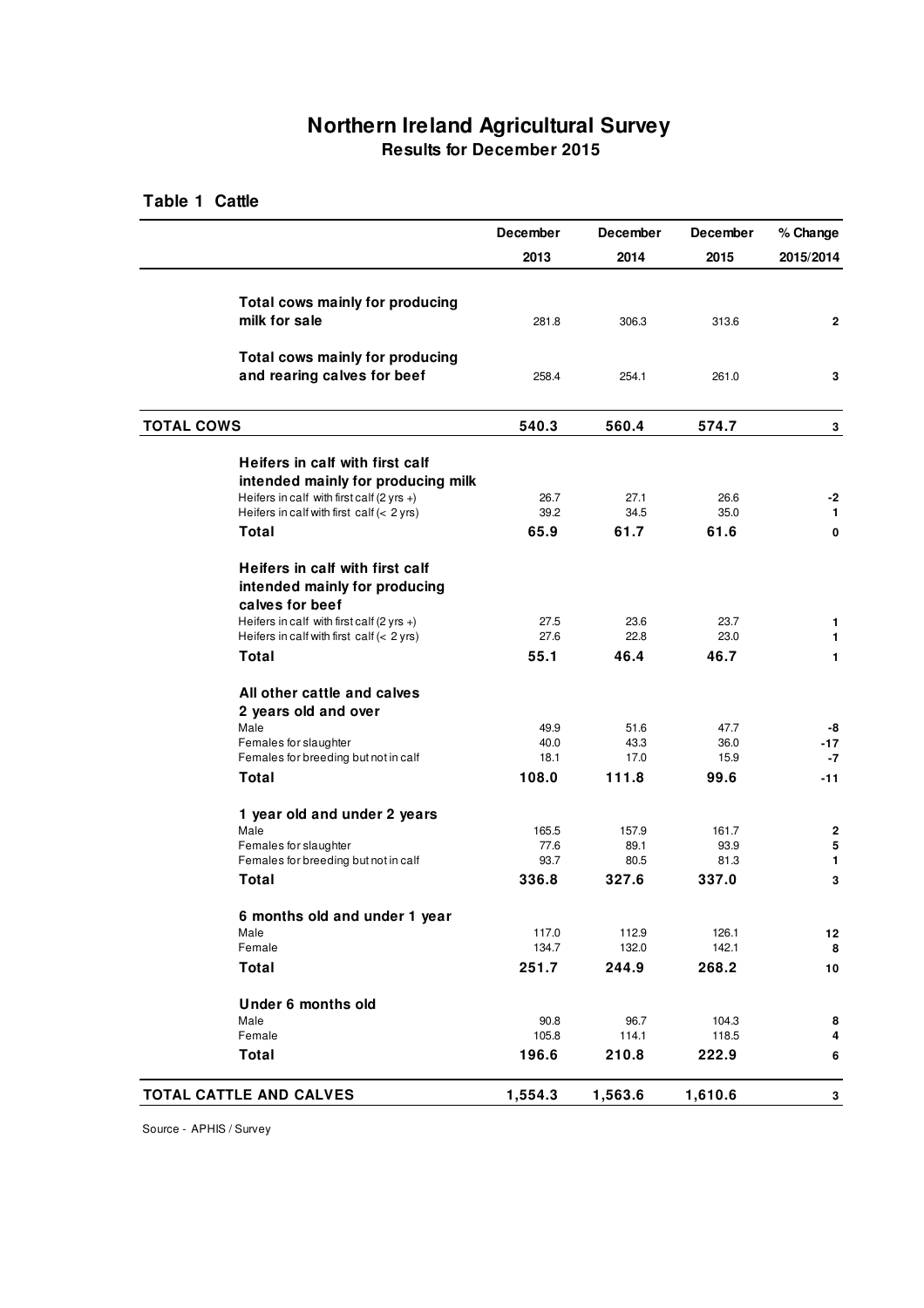## **Northern Ireland Agricultural Survey Results for December 2015**

|                                   | <b>December</b> | <b>December</b> | <b>December</b> | % Change     |
|-----------------------------------|-----------------|-----------------|-----------------|--------------|
|                                   | 2013            | 2014            | 2015            | 2015/2014    |
|                                   |                 |                 |                 |              |
| Sheep <sup>1</sup>                |                 |                 |                 |              |
| <b>Breeding flock</b>             |                 |                 |                 |              |
| Ewes                              | 803.5           | 797.0           | 824.7           | 3            |
| Ewe lambs tupped                  | 61.1            | 93.3            | 89.5            | $-4$         |
| <b>Total breeding flock</b>       | 864.6           | 890.3           | 914.2           | 3            |
| <b>Other sheep</b>                |                 |                 |                 |              |
| Rams for service                  | 28.4            | 29.4            | 30.0            | $\mathbf{2}$ |
| Other sheep 1 year and over       | 25.0            | 22.3            | 27.8            | 24           |
| Lambs                             |                 |                 |                 |              |
| Lambs under 1 year old            | 315.4           | 351.3           | 346.5           | $-1$         |
| <b>TOTAL SHEEP AND LAMBS</b>      | 1,233.3         | 1,293.3         | 1,318.5         | $\mathbf{2}$ |
|                                   |                 |                 |                 |              |
| <b>Pigs</b>                       |                 |                 |                 |              |
| <b>Breeding herd</b>              |                 |                 |                 |              |
| Sows in pig<br>Gilts in pig       | 26.9<br>5.4     | 27.7<br>6.3     | 29.3<br>6.7     | 6<br>6       |
| Others sows (being suckled or dry |                 |                 |                 |              |
| sows kept for further breeding)   | 8.1             | 6.9             | 7.4             | 8            |
| Total female breeding herd        | 40.5            | 40.8            | 43.4            | 6            |
|                                   |                 |                 |                 |              |
| Gilts 50kg (110lb) liveweight and |                 |                 |                 |              |
| over, not yet in pig              | 5.3             | 5.7             | 5.2             | -10          |
| Boars being used for service      | 0.6             | 0.7             | 0.7             | -6           |
| <b>Other Pigs</b>                 |                 |                 |                 |              |
| Suckling/Weaners/Finishers/Culls  | 409.0           | 449.8           | 484.2           | 8            |
|                                   |                 |                 |                 |              |

### **Table 2 Sheep and Pigs**

**TOTAL PIGS 455.3 497.1 533.4** 

**7** 

1 Source - Sheep Inventory